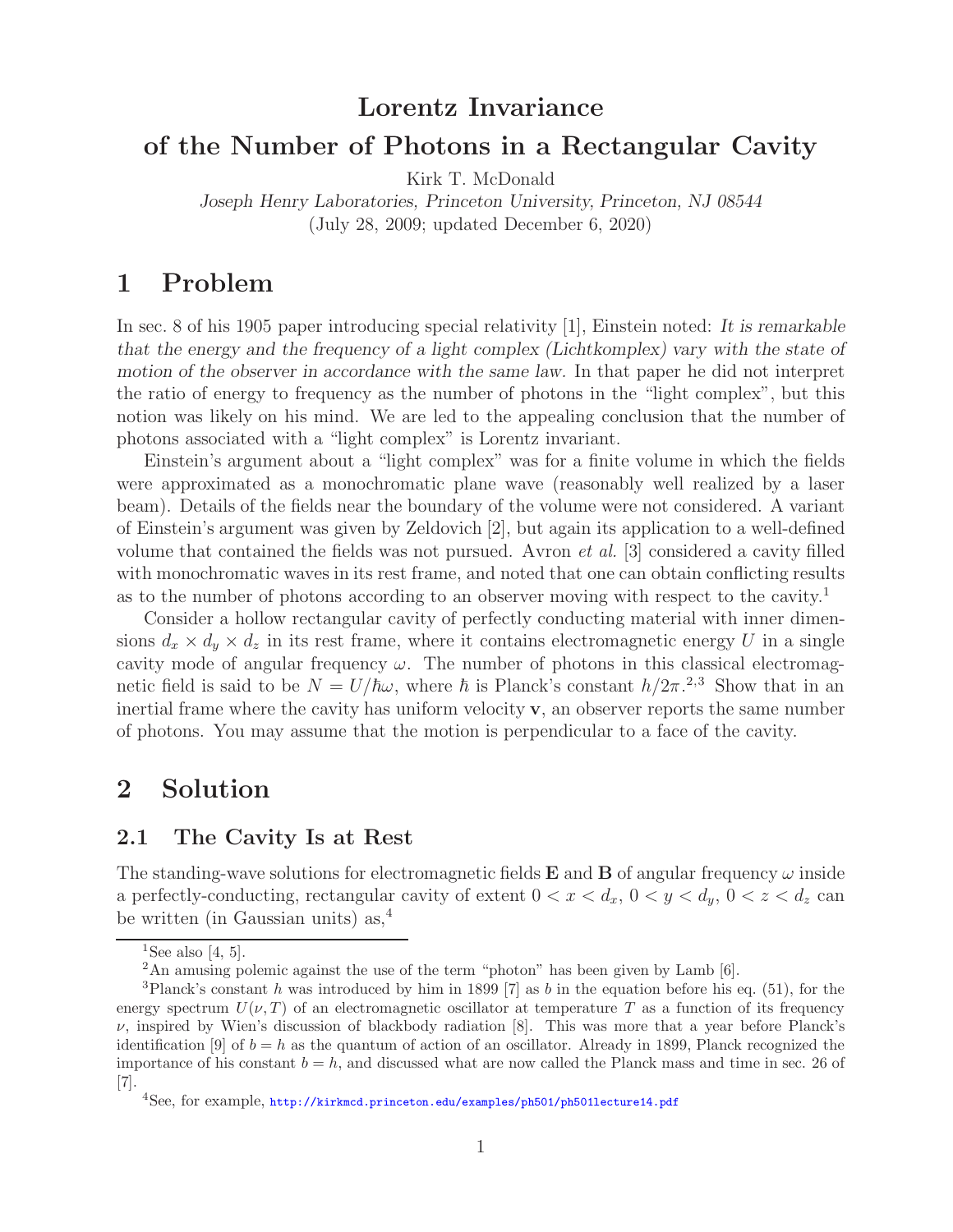$$
E_x = E_{0x} \cos k_x x \sin k_y y \sin k_z z e^{-i\omega t},
$$
  
\n
$$
E_y = E_{0y} \sin k_x x \cos k_y y \sin k_z z e^{-i\omega t},
$$
\n(1)

$$
E_z = E_{0z} \sin k_x x \sin k_y y \cos k_z z e^{-i\omega t},
$$
  
\n
$$
B_x = B_{0x} \sin k_x x \cos k_y y \cos k_z z e^{-i\omega t}.
$$

$$
B_y = B_{0y} \cos k_x x \sin k_y y \cos k_z z e^{-i\omega t},
$$
  
\n
$$
B_z = B_{0z} \cos k_x x \cos k_y y \sin k_z z e^{-i\omega t},
$$
\n(2)

where the wave vector  $\bf{k}$  is,  $5,6$ 

$$
\mathbf{k} = (k_x, k_y, k_z) = \left(\frac{l\pi}{d_x}, \frac{m\pi}{d_y}, \frac{n\pi}{d_z}\right), \quad \text{and} \quad k = \frac{\omega}{c}, \quad (3)
$$

for any set of integers  $\{l, m, n\}$ , and c is the speed of light in vacuum (and inside the cavity). Further, Faraday's law,

$$
\nabla \times \mathbf{E} = -\frac{1}{c} \frac{\partial \mathbf{B}}{\partial t}, \quad \text{implies that} \quad i\mathbf{B}_0 = \hat{\mathbf{k}} \times \mathbf{E}_0,
$$
 (4)

so,

$$
\mathbf{B}_0 \cdot \mathbf{E}_0 = 0, \quad |B_0| = |E_0|, \quad \text{and} \quad i\mathbf{B}_0 = \frac{(k_y E_{0z} - k_z E_{0y}, k_z E_{0x} - k_x E_{0z}, k_x E_{0y} - k_y E_{0x})}{k}.
$$
\n
$$
(5)
$$

The free-space Maxwell equations  $\nabla \cdot \mathbf{B} = 0 = \nabla \cdot \mathbf{E}$  imply that,

$$
\hat{\mathbf{k}} \cdot \mathbf{E}_0 = 0 = \hat{\mathbf{k}} \cdot \mathbf{B}_0. \tag{6}
$$

For each set of nonzero integers  $\{l, m, n\}$  there are two orthogonal polarizations of the vectors  $\mathbf{E}_0$  and  $\mathbf{B}_0$ . As usual, the physical fields are the real parts of eqs. (1)-(2).

The electromagnetic energy stored in the cavity is,

$$
U = \frac{1}{2} \int \frac{|E|^2 + |B|^2}{8\pi} d\text{Vol} = \frac{d_x d_y d_z |E_0|^2}{64\pi},\tag{7}
$$

independent of the polarization of the fields, and of the mode indices  $\{l, m, n\}$ . The classical number of photons in the cavity (at rest) is therefore,

$$
N = \frac{U}{\hbar\omega} = \frac{d_x d_y d_z |E_0|^2}{64\pi \hbar\omega}.
$$
\n(8)

<sup>&</sup>lt;sup>5</sup>The fields  $(1)-(2)$  can be decomposed into eight plane waves with the eight wave vectors  $(\pm l\pi/d_x, \pm m\pi/d_y, \pm n\pi/d_z)$ , that each propagate with phase velocity c. See sec. 2.9 of [10].

<sup>&</sup>lt;sup>6</sup>Nontrivial cavity modes exist only with two or three of  $\{l, m, n\}$  nonzero, so there is no cavity mode in which the wave vector **k** is parallel to a wall of the cavity. Hence, the arguments of Einstein [1] and of Avron *et al.* [3] are not strictly applicable to the present example.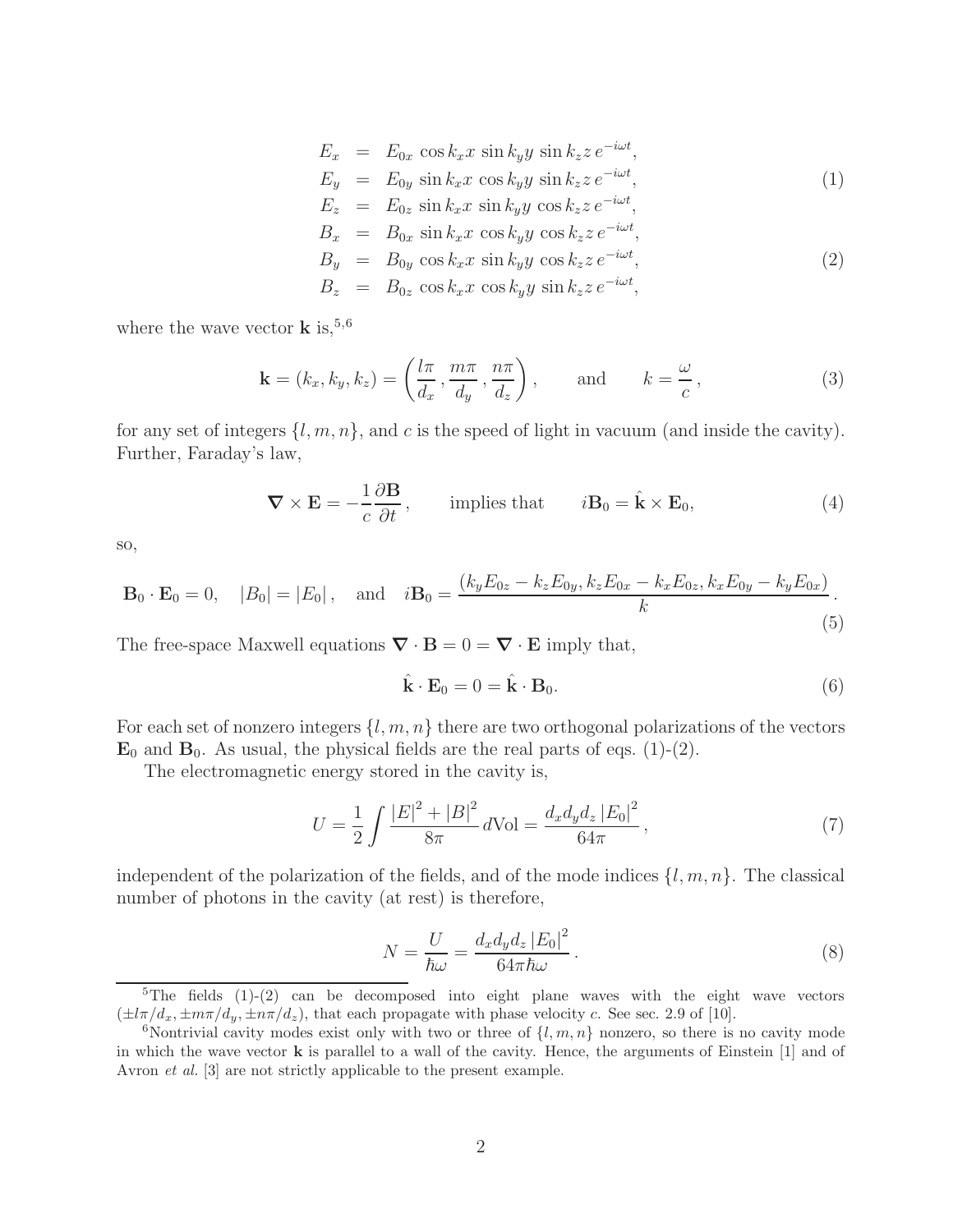For completeness, we compute the total electromagnetic field momentum **P** in the rest frame of the cavity, as the volume integral of the field momentum density  $\mathbf{p} = \mathbf{E} \times \mathbf{B}/4\pi c$ ,

$$
\mathbf{P} = \int \mathbf{p} \, d\text{Vol} = \int \frac{\mathbf{E} \times \mathbf{B}}{4\pi c} \, d\text{Vol}.
$$
 (9)

In particular,

$$
P_x = \int \frac{Re(E_y)Re(B_z) - Re(E_z)Re(B_y)}{4\pi c} dVol
$$
\n
$$
= \int \frac{dVol}{4\pi c} [Re(E_{0y}e^{-i\omega t}) \sin k_x x \cos k_y y \sin k_z z Re(B_{0z}e^{-i\omega t}) \cos k_x x \cos k_y y \sin k_z z - Re(E_{0z}e^{-i\omega t}) \sin k_x x \sin k_y y \cos k_z z Re(B_{0y}e^{-i\omega t}) \cos k_x x \sin k_y y \cos k_z z].
$$
\n(10)

Both terms of eq. (10) involve the factor,

$$
\int_0^{d_x} \sin k_x x \cos k_x x \, dx = \frac{1}{2} \int_0^{d_x} \sin 2k_x x \, dx = 0,\tag{11}
$$

and hence  $P_x = 0$ . Similarly,  $P_y = 0 = P_z$ , and the total electromagnetic field momentum is zero,  $P = 0$ , at all times in the rest frame of the cavity (while the local field momentum density **p** is nonzero and oscillatory).

# **2.2** The Cavity Has Velocity  $v = v \hat{x}'$ .

We now consider the cavity as observed in the ' frame, in which it has velocity  $\mathbf{v} = v \hat{\mathbf{x}}' = v \hat{\mathbf{x}}$ .

The fields inside the cavity are no longer perceived as standing waves, but rather as the sum of waves of two different frequencies. To prepare for this, we re-express the standing wave (1)-(2) in the rest frame of the cavity as a sum of waves traveling in the  $+x$  and  $-x$ directions:  $\mathbf{E} = \mathbf{E}_+ + \mathbf{E}_-, \mathbf{B} = \mathbf{B}_+ + \mathbf{B}_-,$  where,

$$
\mathbf{E}_{+} = (E_{0x} \sin k_{y} y \sin k_{z} z, -iE_{0y} \cos k_{y} y \sin k_{z} z, -iE_{0z} \sin k_{y} y \cos k_{z} z) \frac{e^{i(k_{x} x - \omega t)}}{2}, (12)
$$

$$
\mathbf{E}_{-} = (E_{0x} \sin k_{y} y \sin k_{z} z, iE_{0y} \cos k_{y} y \sin k_{z} z, iE_{0z} \sin k_{y} y \cos k_{z} z) \frac{e^{-i(k_{x} x + \omega t)}}{2}, \quad (13)
$$

$$
\mathbf{B}_{+} = (-iB_{0x} \cos k_{y}y \cos k_{z}z, B_{0y} \sin k_{y}y \cos k_{z}z, B_{0z} \cos k_{y}y \sin k_{z}z) \frac{e^{i(k_{xx}-2x)}}{2}, \quad (14)
$$

$$
\mathbf{B}_{-} = (i B_{0x} \cos k_{y} y \cos k_{z} z, B_{0y} \sin k_{y} y \cos k_{z} z, B_{0z} \cos k_{y} y \sin k_{z} z) \frac{e^{-i(k_{x} x + 2z)}}{2}.
$$
 (15)

We also note that the total energies of the left- and right-moving waves are equal, and each equal to  $U/2$ ,

$$
U = \int \frac{|\mathbf{E}_{+} + \mathbf{E}_{-}|^{2} + |\mathbf{B}_{+} + \mathbf{B}_{-}|^{2}}{8\pi} d\text{Vol} = \int \frac{|\mathbf{E}_{+}|^{2} + |\mathbf{B}_{+}|^{2}}{8\pi} d\text{Vol} + \int \frac{|\mathbf{E}_{+}|^{2} + |\mathbf{B}_{+}|^{2}}{8\pi} d\text{Vol}
$$
  
=  $U_{+} + U_{-},$  (16)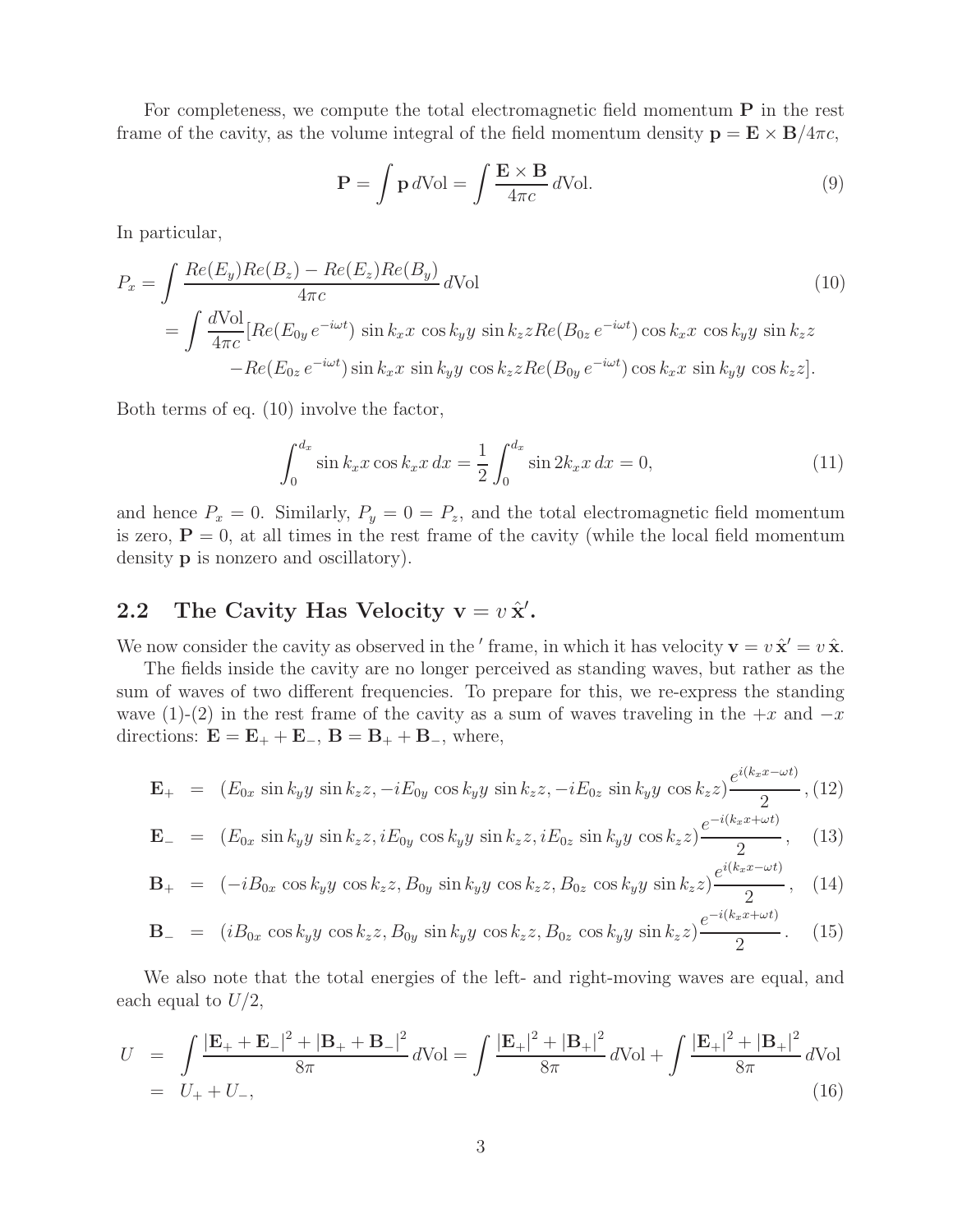since the cross terms in the first integral involve  $\int_0^{d_x} \cos(2k_x x) dx = 0$ .

We now need expressions for the fields (12)-(15) in the  $'$  frame, where  $x' = \gamma(x - vt)$ ,  $y' = y, z' = z, t' = \gamma(t + vx/c^2), \text{ and } \gamma = 1/\sqrt{1 - v^2/c^2}.$ 

The phase of a plane wave is a Lorentz invariant, so we can write,

$$
\mathbf{E}' = \mathbf{E}'_+ + \mathbf{E}'_- = \mathbf{E}'_+(y, z) e^{i(k'_{x+}x' - \omega'_+t')} + \mathbf{E}'_-(y, z) e^{i(k'_{x-}x' + \omega'_-t')}, \tag{17}
$$

$$
\mathbf{B}' = \mathbf{B}'_+ + \mathbf{B}'_- = \mathbf{B}'_+(y, z) e^{i(k'_{x+}x' - \omega'_+t')} + \mathbf{B}'_-(y, z) e^{i(k'_{x-}x' + \omega'_-t')}.
$$
(18)

The Lorentz transformations of the wave 4-vectors  $(\omega_{\pm} = kc, k_{x\pm}c = \pm k_{x}c, k_{y}c, k_{z}c)$  are,

$$
\omega'_{\pm} = k'_{\pm}c = \gamma(\omega \pm k_x v) = \gamma\omega \left(1 \pm \frac{k_x v}{k c}\right), \quad k'_{x\pm} = \gamma(\pm k_x + \omega v/c^2), \quad k'_y = k_y, \quad k'_z = k_z.
$$
\n(19)

Waves that move in the  $+x'$  (right) direction have the higher frequency  $\omega'_+$ .

The transformations of the electromagnetic fields are,

$$
E'_x = E_x, \qquad E'_y = \gamma \left( E_y + \frac{v}{c} B_z \right), \qquad E'_z = \gamma \left( E_z - \frac{v}{c} B_y \right), \tag{20}
$$

and,

$$
B'_x = B_x, \qquad B'_y = \gamma \left( B_y - \frac{v}{c} E_z \right), \qquad B'_z = \gamma \left( B_z + \frac{v}{c} E_y \right), \tag{21}
$$

To calculate the electromagnetic energy inside the moving cavity at time  $t'$  we need,

$$
|E'|^2 + |B'|^2
$$
\n
$$
= |E_x|^2 + |B_x|^2 + \gamma^2 \left[ \left( 1 + \frac{v^2}{c^2} \right) \left( |E_y|^2 + |E_z|^2 + |B_y|^2 + |B_z|^2 \right) + 4 \frac{v}{c} Re(E_y B_z^* - E_z B_y^*) \right].
$$
\n(22)

The volume of the moving cavity is  $d_x d_y d_z / \gamma$ , due to the Lorentz contraction. Also, the cross terms due to fields with different frequencies will vanish in the calculation the time-average energy stored in the moving cavity, so we can write, $^7$ 

$$
\langle U' \rangle = \langle U'_{+} \rangle + \langle U'_{-} \rangle, \qquad (23)
$$

where,

$$
\langle U'_{\pm} \rangle = \frac{1}{2} \int \frac{|E_{\pm}|^{2} + |B_{\pm}|^{2}}{8\pi} d\text{Vol}' = \frac{d_{x}d_{y}d_{z}}{256\pi\gamma} \Big\{ |E_{0x}|^{2} + |B_{0x}|^{2} \n+ \gamma^{2} \Big[ \left( 1 + \frac{v^{2}}{c^{2}} \right) \left( |E_{0y}|^{2} + |E_{0z}|^{2} + |B_{0y}|^{2} + |B_{0z}|^{2} \right) + 4 \frac{v}{c} Re(E_{0y\pm} B_{0z\pm}^{*} - E_{0z\pm} B_{0y\pm}^{*} ) \Big] \Big\} \n= \frac{\gamma d_{x}d_{y}d_{z}}{256\pi} \Big\{ \left( 1 - \frac{v^{2}}{c^{2}} \right) \left( |E_{0x}|^{2} + |B_{0x}|^{2} \right) + \left( 1 + \frac{v^{2}}{c^{2}} \right) \left( |E_{0y}|^{2} + |E_{0z}|^{2} + |B_{0y}|^{2} + |B_{0z}|^{2} \right) \n+ 4 \frac{v}{c} Re(iE_{0y} B_{0z}^{*} - iE_{0z} B_{0y}^{*}) \Big\} \n= \frac{\gamma d_{x}d_{y}d_{z}}{256\pi} \Big\{ 2 |E_{0}|^{2} - \frac{v^{2}}{c^{2}} \left( |E_{0x}|^{2} + |B_{0x}|^{2} - |E_{0y}|^{2} - |E_{0z}|^{2} - |B_{0y}|^{2} - |B_{0z}|^{2} \right) \n+ 4 \frac{v}{c} Re(iE_{0y} B_{0z}^{*} - iE_{0z} B_{0y}^{*} ) \Big\} .
$$
\n(24)

 $7$ (Nov. 29, 2020) The electromagnetic field energy U' is not constant in time, but oscillates, as discussed at the end of sec. 3 of [13]. Conservation of energy is presumably satisfied by the existence of an oscillatory energy associated with the stresses in the cavity walls. See also sec. 2.3 below.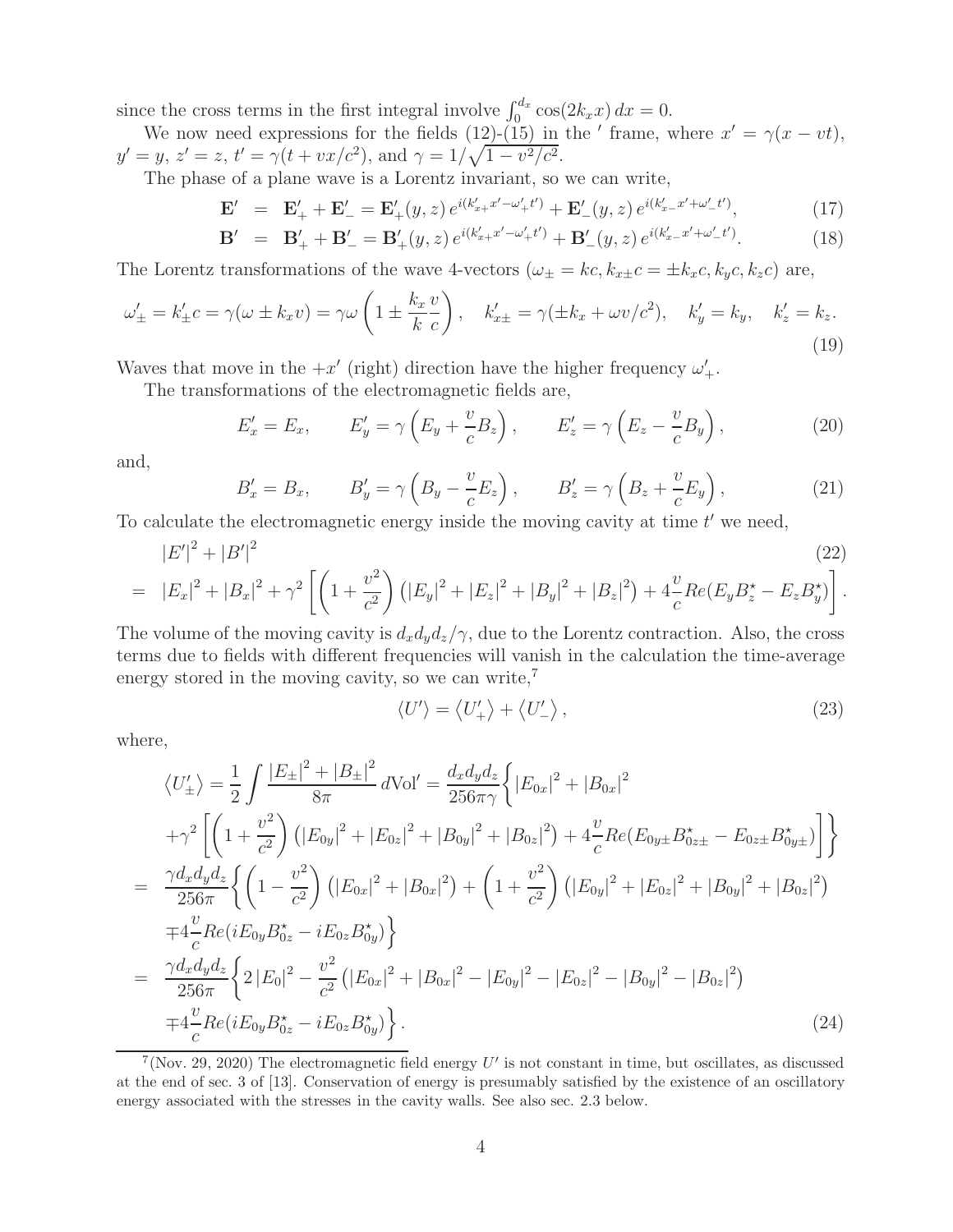Using eq. (5) and noting that  $\mathbf{k} \cdot \mathbf{E}_0^* = 0$ , we have,

$$
|E_{0x}|^2 + |B_{0x}|^2 - |E_{0y}|^2 - |B_{0z}|^2 - |B_{0y}|^2 - |B_{0z}|^2
$$
  
\n
$$
= 2 |E_0|^2 - 2 |E_{0y}|^2 - 2 |E_{0z}|^2 - 2 |B_{0y}|^2 - 2 |B_{0z}|^2
$$
  
\n
$$
= 2 |E_{0x}|^2
$$
  
\n
$$
- \frac{2}{k^2} \{ k_z^2 |E_{0x}|^2 + k_x^2 |E_{0z}|^2 - 2k_x k_z Re(E_{0x} E_{0z}^*) \}
$$
  
\n
$$
- \frac{2}{k^2} \{ k_y^2 |E_{0x}|^2 + k_x^2 |E_{0y}|^2 - 2k_x k_y Re(E_{0x} E_{0y}^*) \}
$$
  
\n
$$
= 2 |E_{0x}|^2 - \frac{2}{k^2} \{ k^2 |E_{0x}|^2 + k_x^2 |E_0|^2 - 2k_x Re[E_{0x}(k_x E_{0x}^* + k_y E_{0y}^* + k_z E_{0z}^*)] \}
$$
  
\n
$$
= -\frac{2k_x^2}{k^2} |E_0|^2.
$$
 (25)

and similarly,

$$
iE_{0z}B_{0y}^* - iE_{0y}B_{0z}^* = -\frac{k_x}{k}|E_0|^2.
$$
 (26)

Thus, recalling eq. (7),

$$
\langle U'_{\pm} \rangle = \frac{\gamma d_x d_y d_z}{128\pi} \left( 1 \pm \frac{k_x v}{k c} \right)^2 |E_0|^2 = \gamma \left( 1 \pm \frac{k_x v}{k c} \right)^2 \frac{U}{2}.
$$
 (27)

The total field energy  $U'$ , eq.  $(23)$ , inside the moving cavity is independent of time,

$$
\langle U' \rangle = U' = \gamma \left( 1 + \frac{k_x^2}{k^2} \frac{v^2}{c^2} \right) U. \tag{28}
$$

The numbers of classical photons in the moving cavity are, recalling eqs. (8) and (19),

$$
N'_{\pm} = \frac{\langle U'_{\pm} \rangle}{\hbar \omega_{\pm}} = \gamma \left( 1 \pm \frac{k_x v}{k c} \right)^2 \frac{U}{2\hbar \gamma \omega (1 \pm k_x v / k c)} = \frac{N}{2} \left( 1 \pm \frac{k_x v}{k c} \right). \tag{29}
$$

While there are more photons of higher frequency  $(\omega_{+},$  right-moving) than of lower frequency ( $\omega$ <sub>−</sub>, left-moving) in the moving cavity, the total number  $N' = N'_{+} + N'_{-} = N$  of photons observed at a time t' is the same as in a frame where the cavity is at rest (at a time t).<sup>8,9</sup>

<sup>&</sup>lt;sup>8</sup>For observations in the  $'$  frame at time  $t' = 0$ , the corresponding times of observation in the rest frame are  $t = 0$  for the left wall at  $x = 0$  and  $t = -vd_x/c^2$  for the right wall at  $x = d_x$ . The ' observer counts some photons near the right wall as being right-moving at time  $t' = 0$   $(t < 0)$ , while the rest frame observer will count these as left-moving at the later time  $t = 0$  after they have reflected off the right wall. That is, the  $\prime$ observer counts more right-moving (higher-energy) than left-moving photons.

 $9$ (Nov. 22, 2020) Thanks to William Celmaster for spotting several typos in a previous version of this section.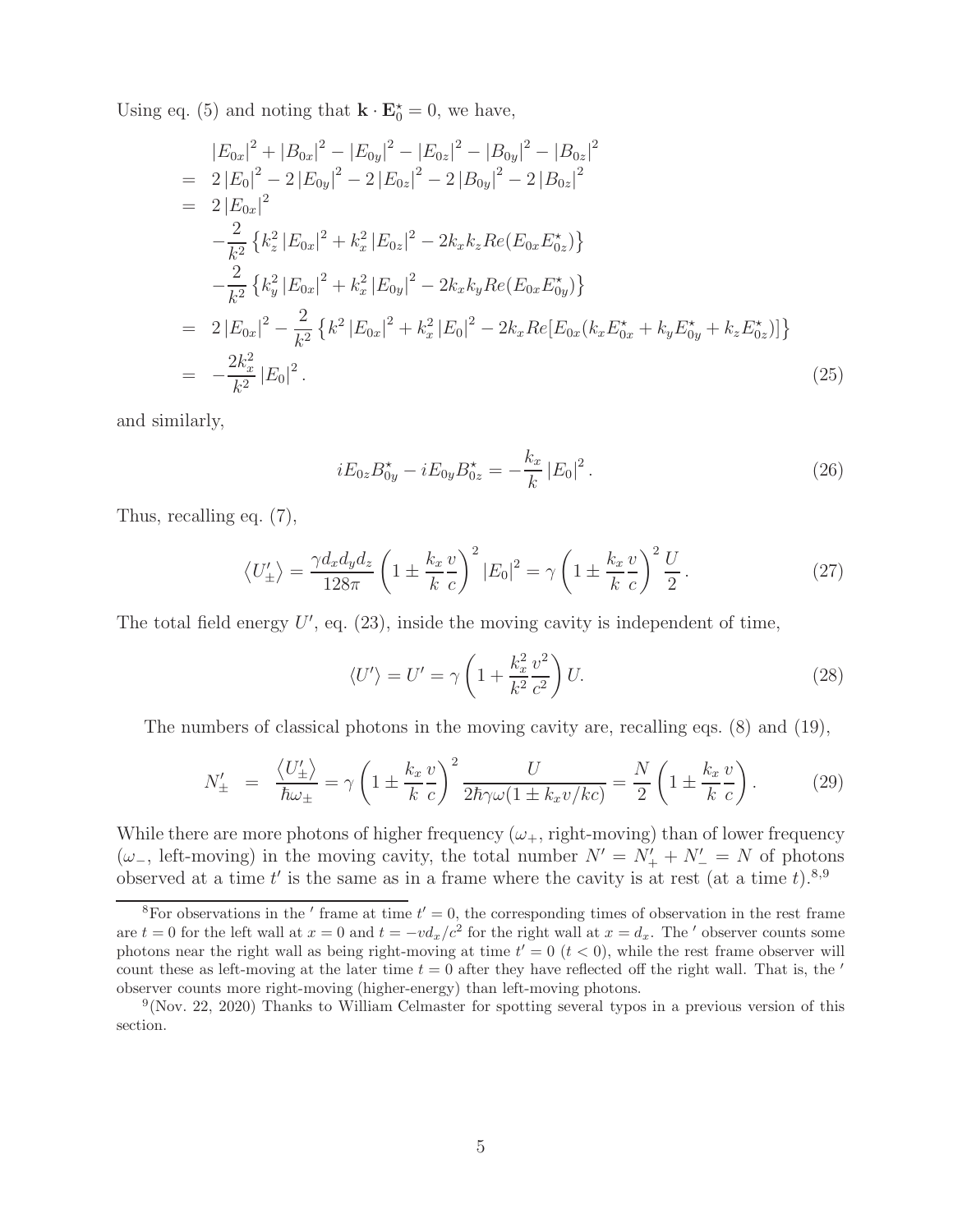### **2.3 Is the Field Energy Part of the Rest Energy of the System?**

A side issue of possible interest is the question of whether the field energy U can/should be considered as contributing to the "rest" energy of the system, such that,

$$
U_0 = Mc^2 + U,\t\t(30)
$$

in the rest frame of the cavity, whose rest mass without fields inside is M.

If so, then in the frame where the cavity has velocity  $\mathbf{v} = v \hat{\mathbf{x}}$ , the energy of the system should be,

$$
U' = \gamma U_0 = \gamma (Mc^2 + U). \tag{31}
$$

However, in this frame the cavity itself has energy,

$$
U'_{\text{cavity}} = \gamma Mc^2,\tag{32}
$$

and the fields have energy,

$$
U' = \gamma U \left( 1 + \frac{k_x^2}{k^2} \frac{v^2}{c^2} \right),\tag{33}
$$

so that the actual energy of the system is,

$$
U' = \gamma \left[ Mc^2 + U \left( 1 + \frac{k_x^2}{k^2} \frac{v^2}{c^2} \right) \right],
$$
\n(34)

rather than expression (31).

Missing from the above analysis is the energy associated with the stress on the walls of the cavity due to the "radiation pressure" of the fields inside. If these stresses, and their Lorentz transformations, were included in the analysis, a meaningful rest energy could be defined for the system, and the total energy-momentum of the system would constitute a  $4$ -vector.<sup>10</sup> See [13] for a model of stresses in the walls of a box that contains bouncing, massive particles. For the simpler case of a capacitor with a dielectric block between its plates, see [12].

<sup>&</sup>lt;sup>10</sup>(Dec. 8, 2020) Rohrlich [11] has proposed that we define an energy-momentum 4-vector  $P_{\text{Rohrlich},\mu}$  for electromagnetic fields that have zero field momentum in some inertial frame  $*$  (as holds for the present example), taking this 4-vector to be simply  $(U^*,0)$  in the  $*$  frame, where  $U^* = \int (E^{*2} + B^{*2}) dVol^* / 8\pi$  is the total electromagnetic field energy, and the total electromagnetic field momentum  $\mathbf{P}^* = \int \mathbf{E}^* \times \mathbf{B}^* dVol^* / 4\pi c$ is zero.

Then, in the  $'$  frame, which has velocity  $-\mathbf{v}$  with respect to the  $*$  frame,  $P_{\text{Rohrlich},\mu} = (U'_{\text{Rohrlich}}, \mathbf{P}'_{\text{Rohrlich}})$  $U^{\star}u_{\mu}/c = \gamma U^{\star}(1, \mathbf{v}/c)$ , where  $u_{\mu} = \gamma(c, \mathbf{v})$  is the velocity 4-vector of the  $\star$  frame relative to the  $\prime$  frame,  $U'_{\text{Rohrlich}}$  and  $\mathbf{P}_{\text{Rohrlich}}'$  are given by eqs. (3.23-24) of [11] (noting that  $d^3\sigma' = \gamma d\text{Vol}'$ ), and are not the volume integrals of the field energy and momentum densities in the  $\prime$  frame; their physical significance is unclear. See also footnote 4, p. 5, of [12].

Rohrlich's prescription could be applied to any scalar quantity  $Q^*$  measured in some rest frame, to define a 4-vector  $Q_{\mu} = Q^{\star}u_{\mu}$ . This had been applied to  $Q^{\star}$  being the temperature  $T^{\star}$ , and to the inverse temperature  $1/T^*$ , in the rest frame of some thermodynamic system, prior to Rohrlich's usage, as reviewed in [14].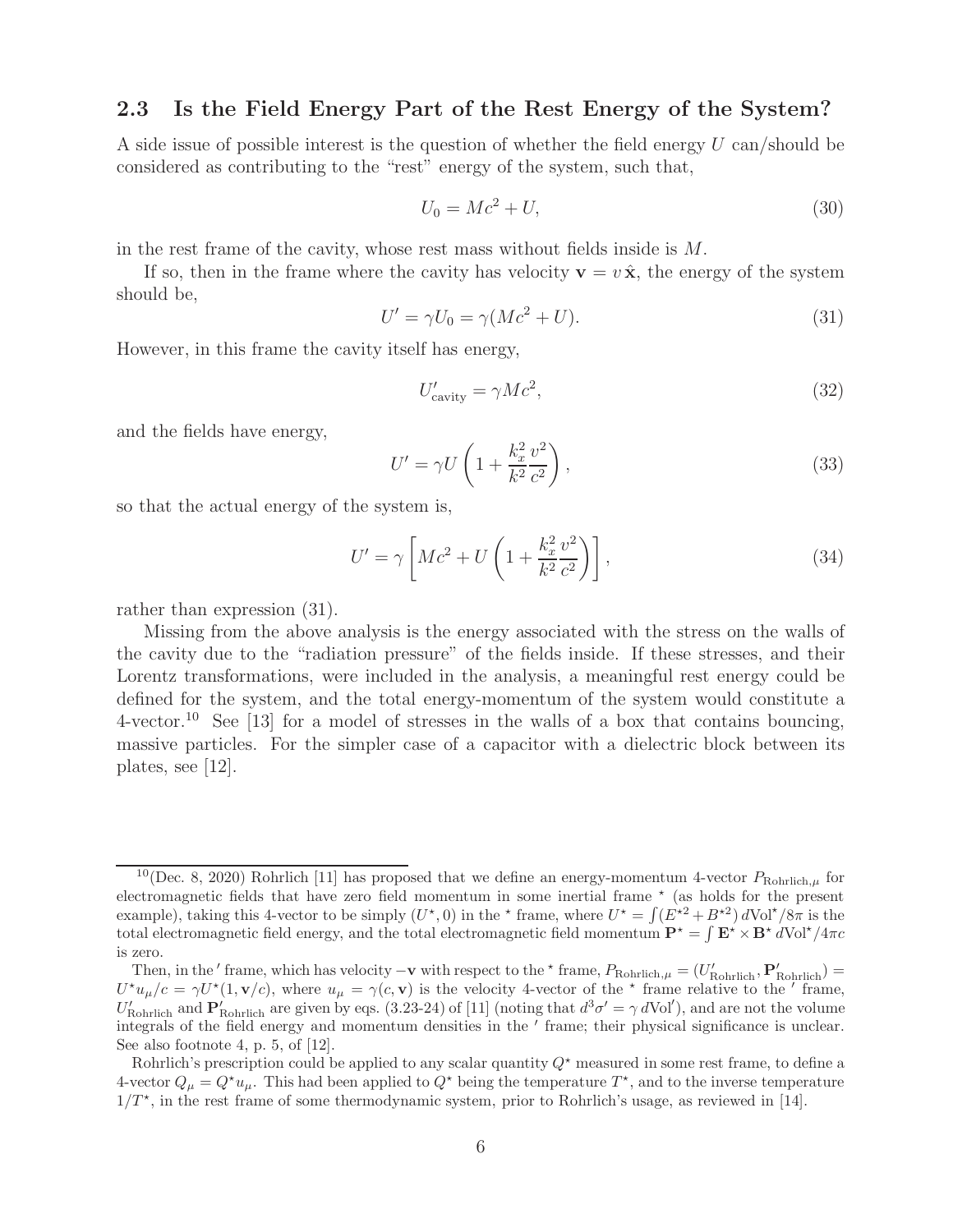#### **2.4 Blackbody Radiation** (Dec. 6, 2020)

If the rectangular cavity is heated, but otherwise not excited, the electromagnetic cavity radiation approximates the (continuous) Planck spectrum  $[15]-[17].^{11}$  Blackbody radiation in a rectangular cavity can be thought of as a sum of the electromagnetic cavity modes of the same cavity but with perfectly conducting walls.<sup>12,13</sup> The electromagnetic field energy, in the rest frame of the cavity, is the sum over the energies of the excited cavity modes with various wave vectors **k**,

$$
U = \sum_{\mathbf{k}} U_{\mathbf{k}},\tag{35}
$$

and according to eq. (28), the (time average) field energy of a mode with wave vector **k** in the rest frame of the cavity is,

$$
U' = \gamma \sum_{\mathbf{k}} \left( 1 + \frac{k_x^2}{k^2} \frac{v^2}{c^2} \right) U_{\mathbf{k}},\tag{36}
$$

in a frame where the (rectangular) cavity has velocity  $v \hat{\mathbf{x}}$ . In the rest frame of the cavity, blackbody radiation is isotropic, and independent of the shape of the cavity, which implies

<sup>12</sup>This argument was introduced by Rayleigh in 1900 [21], but using modes of sound waves in a cavity as an analogy. The famous Rayleigh-Jeans law followed in 1905 [22], in which Jean's contribution was to point out a factor of 8 error by Rayleigh [23, 24]. The counting of electromagnetic modes in a cavity with perfectly conducting walls was discussed by Jeans in [25].

<sup>13</sup>*Jan. 5, 2021.* Further development of the quantum theory of blackbody radiation was slow. In 1907, Planck intuited (p. 567 of [26]) that there should exist nonzero cavity radiation (*latente Energie* = zeropoint energy of the electromagnetic oscillators) even at zero temperature, and contemplated the gravitational interaction with this zero-point energy/mass (p. 568 of [26]). (For a black body to emit a photon of energy higher than that of one absorbed, the body must contain internal energy. In particular, a black body must have nonzero energy even at zero temperature.) He only gave a more detailed discussion of this notion in 1911-12 [27, 28] (see also [29, 30]). In 1913, Einstein [31] built on his earlier work [32] to note that if one accepts the notion of zero-point energy, then one can infer the Planck spectrum for blackbody radiation without any assumption as to quanta of energy (*ohne die Annahme von Quanten*). Einstein, like Planck, associated zero-point energy with oscillators, but not with the electromagnetic field, and Einstein needed to double Planck's zero-point energy to explain the blackbody spectrum (which, in effect, associates Planck's zero-point energy with both the field and the oscillators).

*In the 1960's, Einstein's (largely forgotten) argument was rediscovered [33, 34], now with emphasis on the zero-point energy of the fields. This has been enshrined in so-called* stochastic electrodynamics *(see also [35]-[37]), a supposedly "classical" theory involving random fluctuations of the electromagnetic field. At present, the essence of quantum theory is often regarded as the existence of entangled states, and intrinsic randomness of Nature (both of which bothered Einstein greatly), rather than of quantization (which exists in some form in many "classical" systems). So, it seems misguided that a theory based on intrinsic randomness be characterized as "classical" by its proponents.*

 $11$ The radiation that Planck studied was obtained inside metallic cavities, lined with an optically thick, black, metal-oxide layer [18]-[20]. Blackbody radiation is absorbed and re-emitted by the cavity wall with a  $\cos \theta$  (Lambert) angular distribution, in contrast to the specular reflection of electromagnetic waves by a perfect conductor. Also, the waves reflected by a perfect conductor have the same frequency as the incident wave, in the rest frame of the reflector, while an ideal black body emits waves of all frequencies upon absorption of one with a single frequency.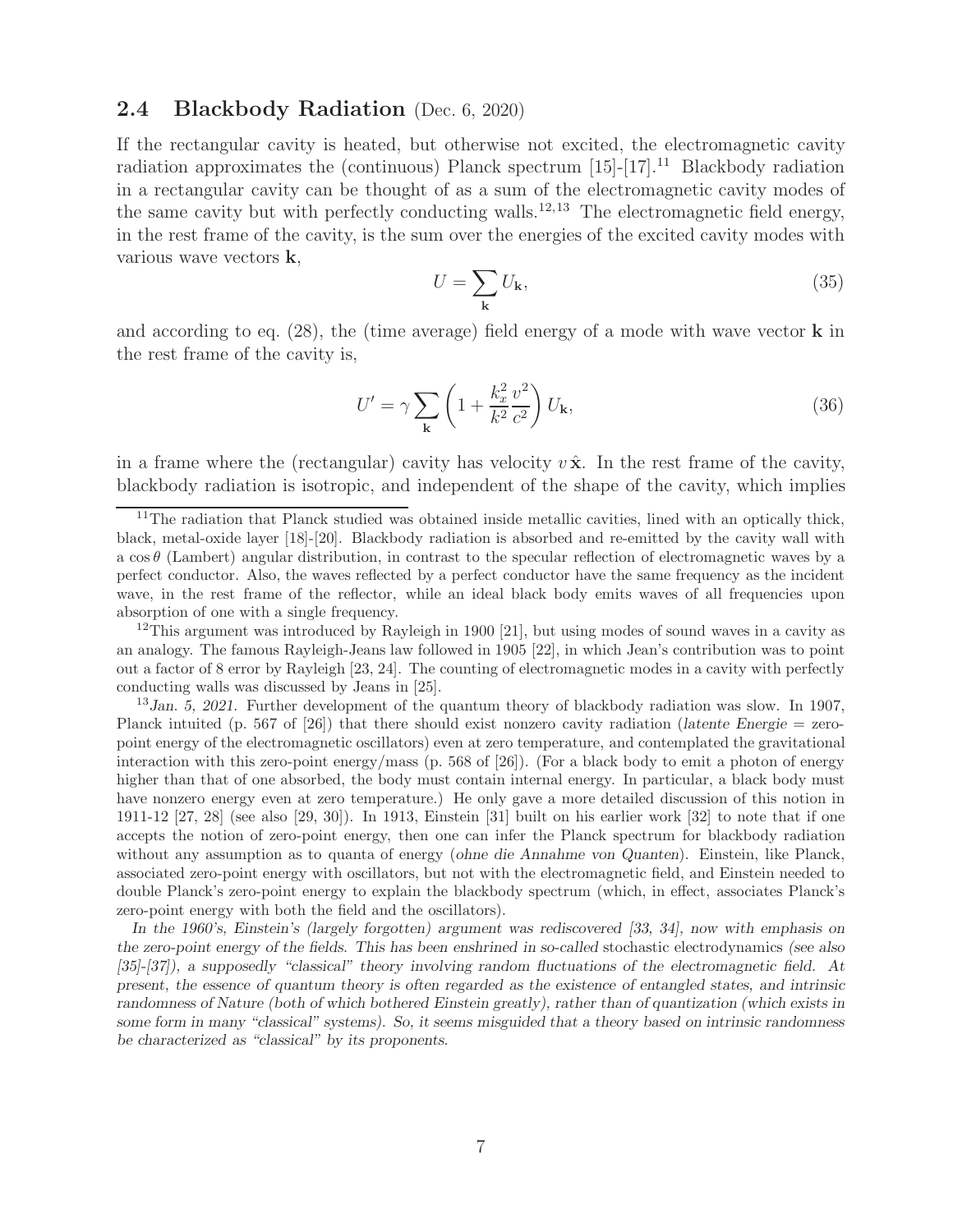that,  $14$ 

$$
\langle k_x^2 \rangle = \frac{k^2}{3} \,. \tag{37}
$$

Hence,  $15$ 

$$
U' = \gamma \sum_{\mathbf{k}} \left( 1 + \frac{v^2}{3c^2} \right) U_{\mathbf{k}} = \gamma \left( 1 + \frac{v^2}{3c^2} \right) U. \tag{38}
$$

The blackbody radiation is associated with a temperature  $T^*$  in its rest frame. While it is tempting to use the transformation  $(38)$  as a basis for defining a temperature T' for the radiation according to observers in a ' frame in which the cavity is moving, the procedure for this is ambiguous. Rather, it seems best to consider that the temperature is only well defined in the rest frame of the cavity [47].

### **A Appendix: Are the Cavity Photons Localized?**

The cavity photons are "localized" in the sense of being "trapped" inside the cavity. A cavity photon of energy  $E = \hbar \omega$  has no momentum,  $P = 0$ , and so can be said to have effective photon of energy  $E = \hbar \omega$  has no momentum,  $\mathbf{r} = 0$ , and so can be said to have enective<br>mass  $m = \sqrt{E^2 - c^2 P^2}/c^2 = \hbar \omega/c^2$ . The cavity photons are "virtual photons", with nonzero mass.<sup>16</sup>

*However, people also speak of "Anderson localization" [48] of quantum waves/particles in disordered media, when ordinary diffusion is absent, due to the localizing effect of multiple scattering. Anderson localization of light was perhaps first discussed in [49], and is considered to have been observed (see, for example, [50], but apparently some reports of this must be regarded with skepticism (see, for example, [51]).*

# **References**

- [1] A. Einstein, *Zur Elektrodynamik bewegten K¨orper*, Ann. Phys. **17**, 891 (1905), http://kirkmcd.princeton.edu/examples/EM/einstein\_ap\_17\_891\_05.pdf http://kirkmcd.princeton.edu/examples/EM/einstein\_ap\_17\_891\_05\_english.pdf
- [2] Y.B. Zeldovich, *Number of Quanta as an Invariant of the Classical Electromagnetic Field*, Sov. Phys. Doklady **10**, 771 (1996), http://kirkmcd.princeton.edu/examples/EM/zeldovich\_spd\_10\_771\_66.pdf

 $14$ This behavior is not self evident from consideration of the electromagnetic modes of a general cavity, but it clearly holds for a cubical (or spherical) cavity. Indeed, the idealization of the Planck blackbody spectrum holds only for cavities large compared to wavelengths of interest (see, for example, [38]).

<sup>&</sup>lt;sup>15</sup>The transformation (38) was deduced in [39, 40] by other methods. The angular dependence of the transformation of blackbody radiation was discussed in [41]–[46].

 $16$ (Nov. 29, 2020) While the classical field inside that cavity can be regarded as the superposition of eight plane waves that move with the speed of light (see footnote 3 above), perhaps suggesting the superposition of eight massless photons, the quantum field could consist of only a single (massive) photon.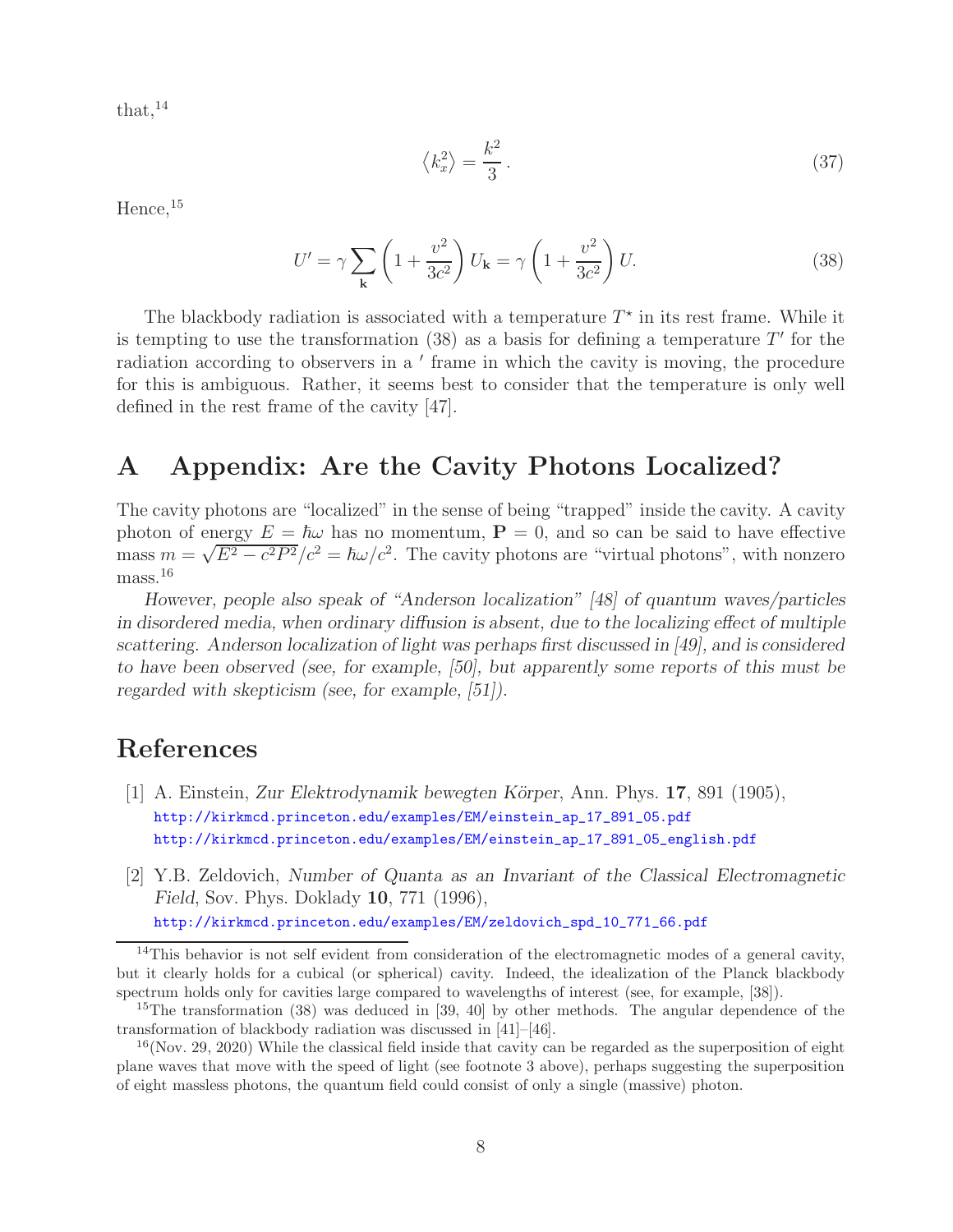- [3] J.E. Avron *et al.*, *Is the number of photons a classical invariant?* Eur. J. Phys. **20**, 153 (1999), http://kirkmcd.princeton.edu/examples/EM/avron\_ejp\_20\_153\_99.pdf
- [4] J.-J. Labarthe, *Einstein's answer to 'Is the number of photons a classical invariant?'* Eur. J. Phys. **20**, L37 (1999), http://kirkmcd.princeton.edu/examples/EM/labarthe\_ejp\_20\_L37\_99.pdf
- [5] D. Redžić and J. Strnad, *Einstein's Light Complex*, Fizika A 13, 113 (2004), http://kirkmcd.princeton.edu/examples/GR/redzic\_fizika\_a13\_113\_04.pdf
- [6] W.E. Lamb, Jr, *Anti-photon*, Appl. Phys. B **60**, 77 (1995), http://kirkmcd.princeton.edu/examples/QM/lamb\_apb\_60\_77\_95.pdf
- [7] M. Planck, *Uber irreversible Strahlungsvorgänge*, Sitzb. König. Preuss. Akad. Wiss. 26, 440 (1899), http://kirkmcd.princeton.edu/examples/statmech/planck\_skpaw\_26\_440\_99.pdf
- [8] W. Wien *On the Division of Energy in the Emission-Spectrum of a Black Body*, Phil. Mag. **43**, 214 (1897), http://kirkmcd.princeton.edu/examples/statmech/wien\_pm\_43\_214\_97.pdf
- [9] M. Planck, *Zur Theorie des Gesetzes der Energieverteilung im Normalspectrum*, Verh. Deutsch. Phys. Gesell. **2**, 237 (1900), http://kirkmcd.princeton.edu/examples/statmech/planck\_vdpg\_2\_237\_00.pdf http://kirkmcd.princeton.edu/examples/statmech/planck\_vdpg\_2\_202\_237\_00\_english.pdf *Ueber die Elememtarquanta der Materie und der Electricität*, Ann. d. Phys. 4, 553 (1901), http://kirkmcd.princeton.edu/examples/statmech/planck\_ap\_4\_553\_01.pdf http://kirkmcd.princeton.edu/examples/statmech/planck\_ap\_4\_553\_01\_english.pdf
- [10] K.T. McDonald, *Decomposition of Electromagnetic Fields into Electromagnetic Plane Waves* (July 11, 2010), http://kirkmcd.princeton.edu/examples/virtual.pdf
- [11] F. Rohrlich, *Electromagnetic Momentum, Energy and Mass*, Am. J. Phys. **38**, 1310 (1970), http://kirkmcd.princeton.edu/examples/EM/rohrlich\_ajp\_38\_1310\_70.pdf
- [12] K.T. McDonald, *Stress and Momentum in a Capacitor That Moves with Constant Velocity* (Apr. 21, 1984), http://kirkmcd.princeton.edu/examples/cap\_stress.pdf
- [13] W. Celmaster, *Regarding the energy Lorentz transformation of classical particles and waves bouncing in a box* (Jan. 10, 2021), http://kirkmcd.princeton.edu/examples/balls\_in\_cavity\_210110.pdf
- [14] K.T. McDonald, *Temperature and Special Relativity* (Dec. 2, 2020), http://kirkmcd.princeton.edu/examples/temperature\_rel.pdf
- [15] M. Planck, *Ueber eine Verbesserung der Wien'schen Spectralgleichung*, Verh. Deutsch. Phys. Gesell. **2**, 202 (1900), http://kirkmcd.princeton.edu/examples/statmech/planck\_vdpg\_2\_202\_00.pdf
- [16] M. Planck, *Zur Theorie des Gesetzes der Energieverteilung im Normalspectrum*, Verh. Deutsch. Phys. Gesell. **2**, 237 (1900), http://kirkmcd.princeton.edu/examples/statmech/planck\_vdpg\_2\_237\_00.pdf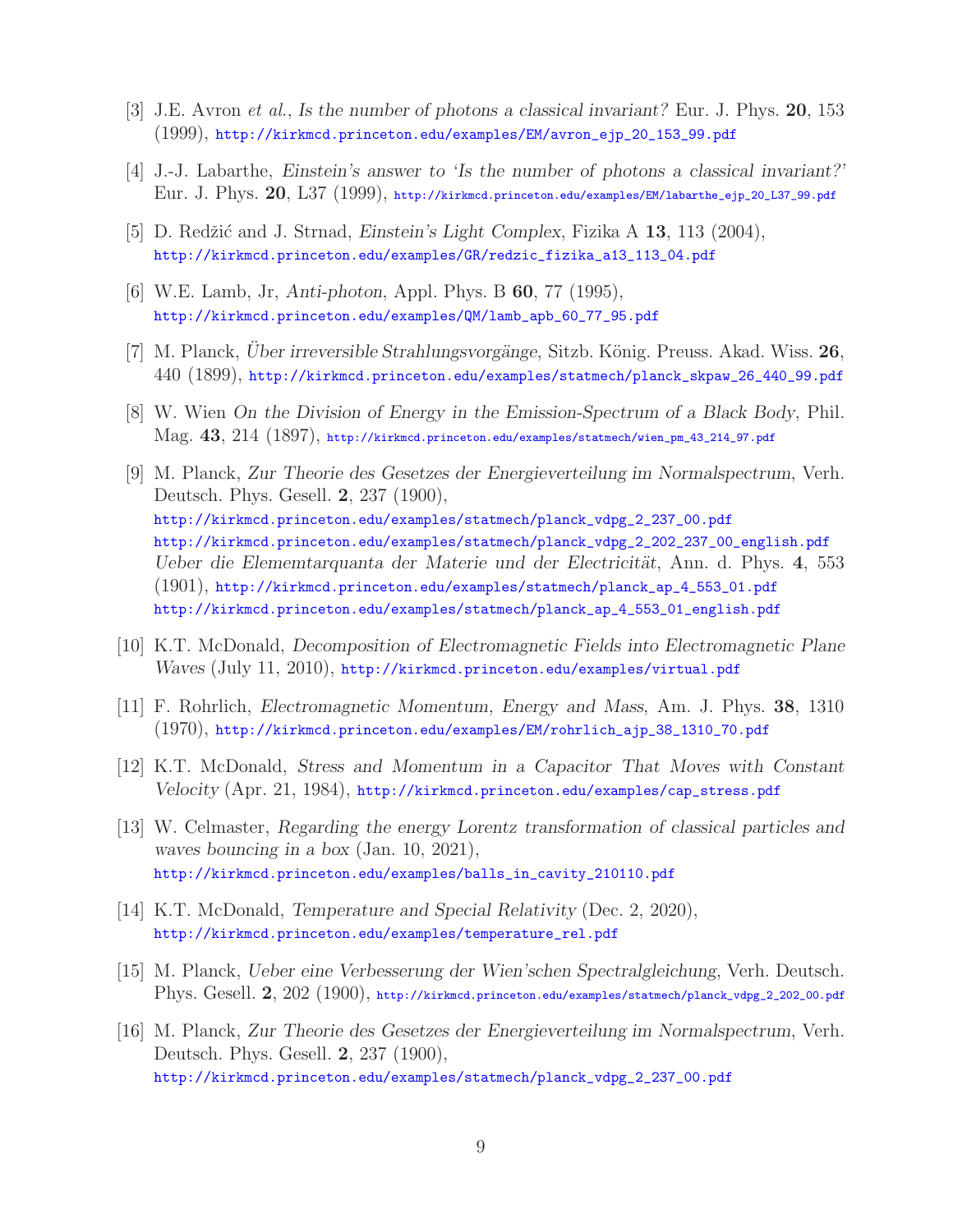- [17] M. Planck, *Ueber das Gesetz der Energieverteilung im Normalspectrum*, Ann. d. Phys. **4**, 553 (1901), http://kirkmcd.princeton.edu/examples/statmech/planck\_ap\_4\_553\_01.pdf http://kirkmcd.princeton.edu/examples/statmech/planck\_ap\_4\_553\_01\_english.pdf
- [18] H. Rubens and F. Kurlbaum, *Uber die Emission langewelliger W¨ ¨ armestrahlen durch den schwarzen K¨orper bei verschiedenen Temperaturen*, Sitzb. K¨onig. Preuss. Akad. Wiss. Berlin, 929 (1900), http://kirkmcd.princeton.edu/examples/statmech/rubens\_skpawb\_929\_00.pdf
- [19] H. Rubens and F. Kurlbaum, *Anwendung derMethode der Reststralen zur Prüfung des Strahlungsgesetzes*, Ann. d. Phys. **4**, 64 (1901), http://kirkmcd.princeton.edu/examples/statmech/rubens\_ap\_4\_649\_01.pdf
- [20] O. Lummer und F. Kurlbaum, *Der elektrisch geglühte "schwarze" Körper*, Ann. d. Phys. **5**, 829 (1901), http://kirkmcd.princeton.edu/examples/statmech/lummer\_ap\_5\_829\_01.pdf
- [21] Lord Rayleigh, *Remarks upon the Law of Complete Radiation*, Phil. Mag. **49**, 539 (1900), http://kirkmcd.princeton.edu/examples/statmech/rayleigh\_pm\_49\_539\_00.pdf
- [22] Lord Rayleigh, *The Dynamical Theory of Gases and Radiation*, Nature **72**, 54 (1905), http://kirkmcd.princeton.edu/examples/statmech/rayleigh\_nature\_72\_54\_05.pdf
- [23] J. Jeans, *On the Partition of Energy between Matter and Æther*, Phil. Mag. **10**, 91  $(1905)$ , SeC.  $10$ , http://kirkmcd.princeton.edu/examples/statmech/jeans\_pm\_10\_91\_05.pdf
- [24] Lord Rayleigh, *The Constant of Radiation as Calculated from Molecular Data*, Nature **72**, 243 (1905), http://kirkmcd.princeton.edu/examples/statmech/rayleigh\_nature\_72\_243\_05.pdf
- [25] J. Jeans, *The Motion of Electrons in Solids. Part II.–Radiation of all Wave-lengths in a perfectly Reflecting Enclosure*, Phil. Mag. **18**, 209 (1909), http://kirkmcd.princeton.edu/examples/statmech/jeans\_pm\_18\_209\_09.pdf
- [26] M. Planck, *Zur Dynamik bewegter Systeme*, Sitzb. König. Preuss. Akad. Wiss., 542 (1907), http://kirkmcd.princeton.edu/examples/statmech/planck\_skpaw\_542\_07.pdf Also, Ann. d. Phys. **26**, 1 (1908), http://kirkmcd.princeton.edu/examples/statmech/planck\_ap\_26\_1\_08.pdf
- [27] M. Planck, *Eine neue Strahlungshypothese*, Verh. Deutsch. Phys. Gesell. Berlin **13**, 138 (1911), http://kirkmcd.princeton.edu/examples/statmech/planck\_vdpgb\_13\_138\_11.pdf
- [28] M. Planck, *Uber die Begründung des Gesetzes der schwarzen Strahlung*, Verh. Deutsch. Phys. Gesell. Berlin **14**, 113 (1912), http://kirkmcd.princeton.edu/examples/statmech/planck\_vdpgb\_14\_113\_12.pdf Also, Ann. d. Phys. **37**, 642 (1912), http://kirkmcd.princeton.edu/examples/statmech/planck\_ap\_37\_642\_12.pdf
- [29] P.W. Milonni and L.-H. Shih, *Zero-point energy in early quantum theory*, Am. J. Phys. **59**, 684 (1991), http://kirkmcd.princeton.edu/examples/statmech/milonni\_ajp\_59\_684\_91.pdf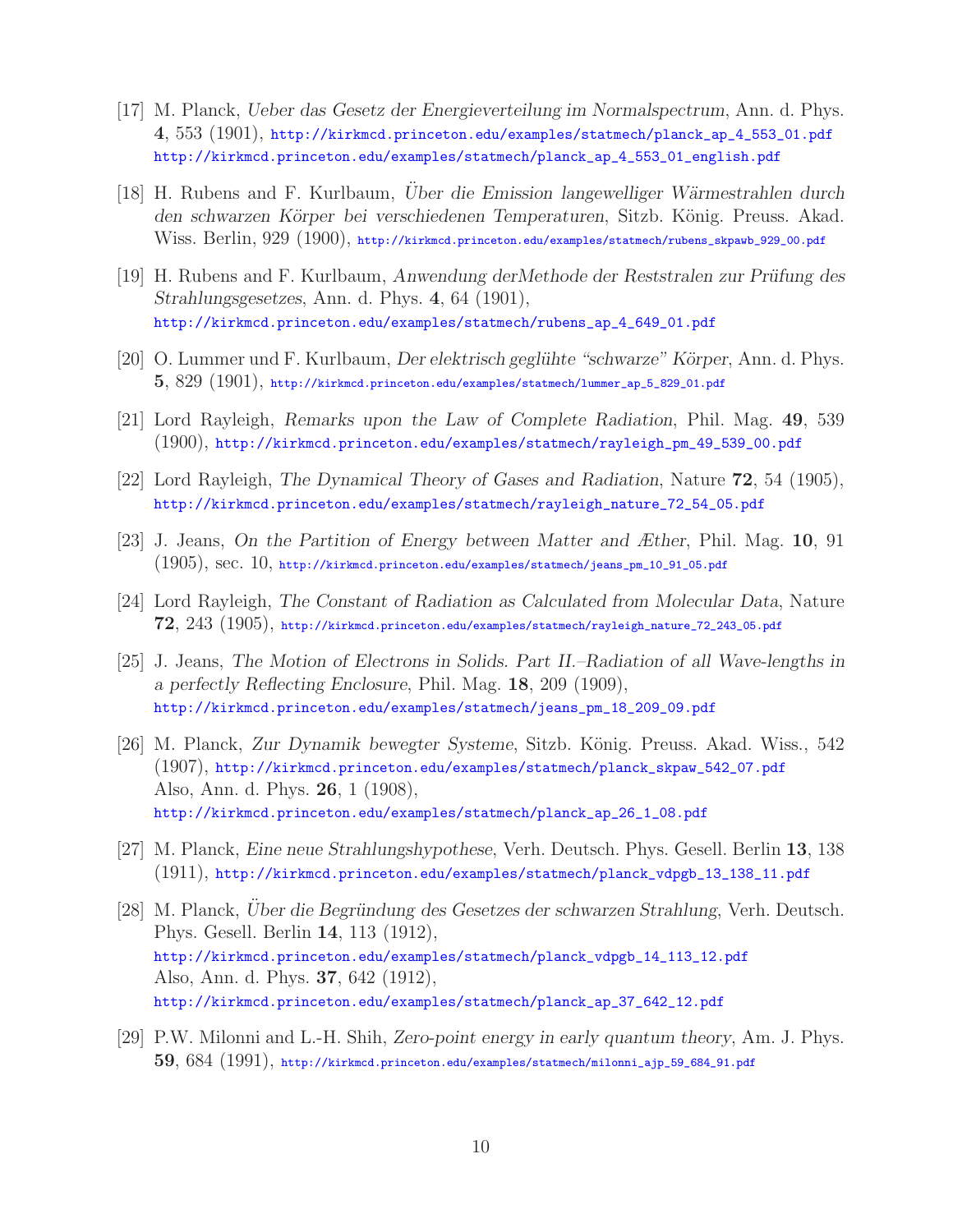- [30] J. Mehra and H. Rechenberg, *Planck's Half-Quanta: A History of the Concept of Zero-Point Energy*, Found. Phys. **29**, 91 (1999), http://kirkmcd.princeton.edu/examples/statmech/mehra\_fp\_29\_91\_99.pdf
- [31] A. Einstein and O. Stern, *Einige Argumemte für die Annahme einer molekularen Agitation beim absolutern Nullpunkt*, Ann. d. Phys. **40**, 551 (1913), http://kirkmcd.princeton.edu/examples/statmech/einstein\_ap\_40\_551\_13.pdf http://kirkmcd.princeton.edu/examples/statmech/einstein\_ap\_40\_551\_13\_english.pdf
- [32] A. Einstein and L. Hopf, *Statistische Untersuchung der Bewegung Resonators im einem Strahlungsfeld*, Ann. d. Phys. **33**, 1105 (1910), http://kirkmcd.princeton.edu/examples/statmech/einstein\_ap\_33\_1105\_10.pdf http://kirkmcd.princeton.edu/examples/statmech/einstein\_ap\_33\_1105\_10\_english.pdf
- [33] T.W. Marshall, *Random Electrodynamics*, Proc. Roy. Soc. London A **275**, 475 (1963), http://kirkmcd.princeton.edu/examples/statmech/marshall\_prsla\_275\_475\_63.pdf *Statistical electrodynamics*, Proc. Camb. Phil. Soc. **61**, 537 (1965), http://kirkmcd.princeton.edu/examples/statmech/marshall\_pcps\_61\_537\_65.pdf
- [34] T.H. Boyer, *Derivation of the Blackbody Radiation Spectrum without Quantum Assumptions*, Phys. Rev. **182**, 1374 (1969), http://kirkmcd.princeton.edu/examples/statmech/boyer\_pr\_182\_1374\_69.pdf *The contrasting roles of Planck's constant in classical and quantum theories*, Am. J. Phys. **96**, 280 (2018), http://kirkmcd.princeton.edu/examples/QM/boyer\_ajp\_86\_280\_18.pdf *Blackbody radiation in classical physics: A historical perspective*, Am. J. Phys. **96**, 495 (2018), http://kirkmcd.princeton.edu/examples/statmech/boyer\_ajp\_86\_495\_18.pdf
- [35] J.L. Jiménez, L. de la Peña and T.A. Brody, *Zero-pont term in cavity radiation*, Am. J. Phys. **48**, 840 (1980), http://kirkmcd.princeton.edu/examples/statmech/jimenez\_ajp\_48\_840\_80.pdf
- [36] D.C. Cole, *Reinvestigation of the thermodynamics of blackbody radiation via classical physics*, Phys. Rev. A **45**, 8471 (1992), http://kirkmcd.princeton.edu/examples/statmech/cole\_pra\_45\_8471\_92.pdf
- [37] M. Ibison and B. Haisch, *Quantum and classical statistics of the electromagnetic zeropoint field*, Phys. Rev. A **54**, 2737 (1996), http://kirkmcd.princeton.edu/examples/statmech/ibison\_pra\_54\_2737\_96.pdf
- [38] A.M. García-García *Finite-size corrections to the blackbody radiation laws*, Phys. Rev. A **78**, 023806 (2008), http://kirkmcd.princeton.edu/examples/statmech/garcia\_pra\_78\_023806\_08.pdf
- [39] J.H. Eberly and A. Kujawski, *Relativistic Statistical Mechanics and Blackbody Radiation*, Phys. Rev. **155**, 10 (1967), eq. (3.5), http://kirkmcd.princeton.edu/examples/statmech/eberly\_pr\_155\_10\_67.pdf
- [40] C.K. Yuen, *Lorentz Transformation of Thermodynamic Quantities*, Am. J. Phys. **38**,  $246$   $(1970)$ , eq.  $(A2)$ , http://kirkmcd.princeton.edu/examples/statmech/yuen\_ajp\_38\_246\_70.pdf